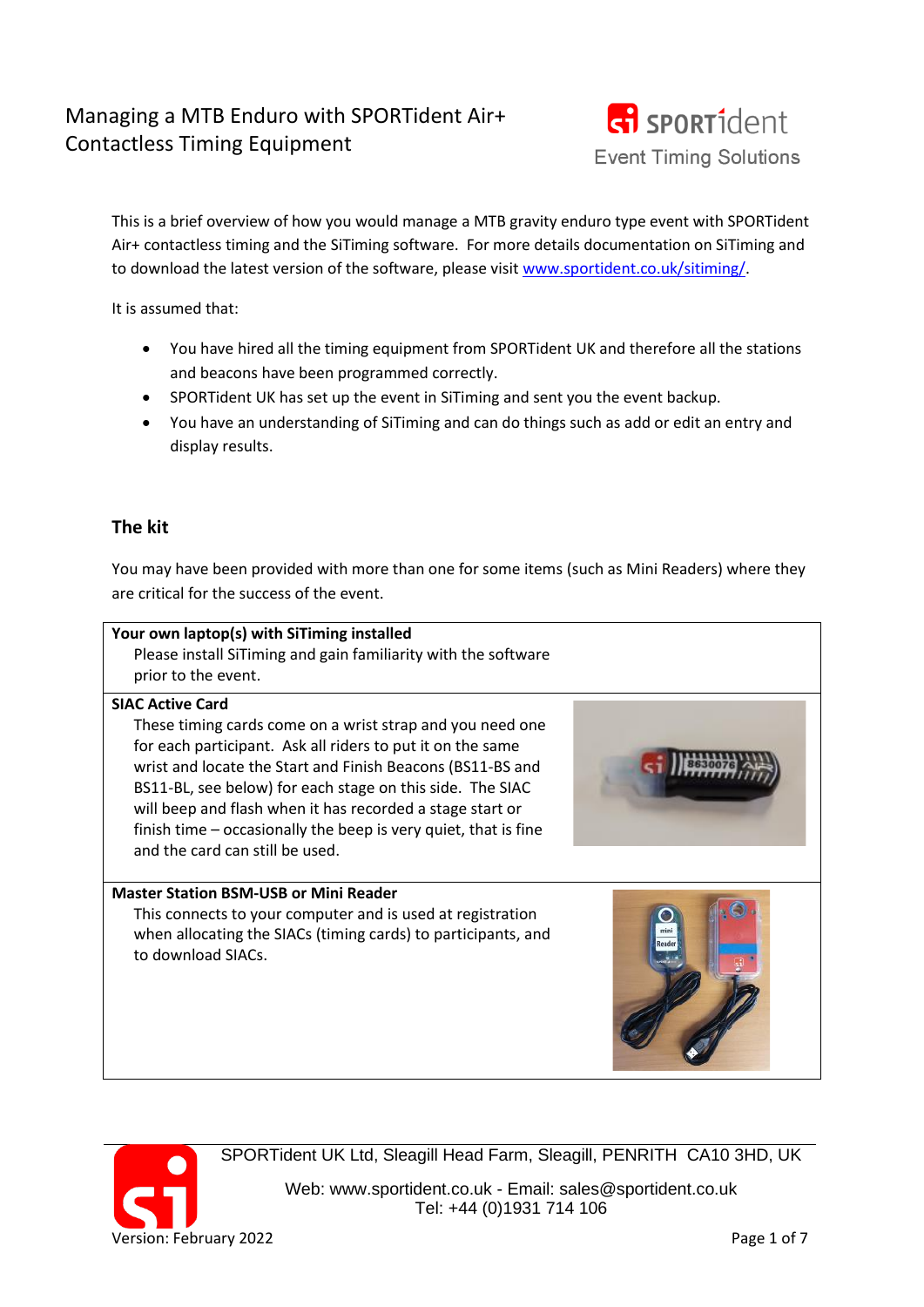### **Stations - either BSF7 or BSF8**

You will have stations set up with one of the following uses – they will be labelled to show which mode they are in:

#### **Clear**

Put the tip of the SIAC in the hole to remove all previous times from the SIAC. The station will beep and flash to show that this has been completed.

### **SIAC On / Test**

Used to test that a SIAC is in contactless mode, and if it isn't then contactless mode will be turned on. Dip any SIAC to turn the station on. As a SIAC is brought close to the station the SIAC will beep/flash if it is in contactless mode, otherwise dip the SIAC and contactless mode will be activated. No data is recorded on the SIAC.

### **SIAC Off**

This switches the SIAC off. Unnecessary where SiTiming is used as SIACs can be switched off on download.

### **SIAC Battery Test Station**

This is used to check the voltage of the SIACs. Dib the SIAC in the hole and the Station will beep and '**OK**' will be displayed on the LCD screen. If the voltage is too low the LCD display will display '**FAIL**' and the station will not beep. In this case the SIAC should not be used until the battery has been replaced so the rider will need to be given a new SIAC before they start. If you get 5 beeps and the LCD shows '**LOW**' then the battery has limited life but should last for the current event unless a lot of radio data is being collected from the chip for live timing.

#### **BS11-BS-Blue (Beacon Station Small)**

These beacons have a range of about 1.5 metres. They are used at the beginning of the journey (typically at the event centre) and the start of each stage to record the time on the SIAC.

#### **Journey Start or Pre Start Test**

If you do not check that the SIACs are working contactlessly as they leave registration then it is important to use a Journey Start / Pre Start Test beacon. Riders pass this beacon as they leave the event centre at the beginning of the event. You need to have a marshal here checking that the SIAC beeps and flashes as the rider passes. It also shows the riders what to expect on the course. Could use a SIAC On / Test station in it's place, though this would have a smaller activation field.



SPORTident UK Ltd, Sleagill Head Farm, Sleagill, PENRITH CA10 3HD, UK







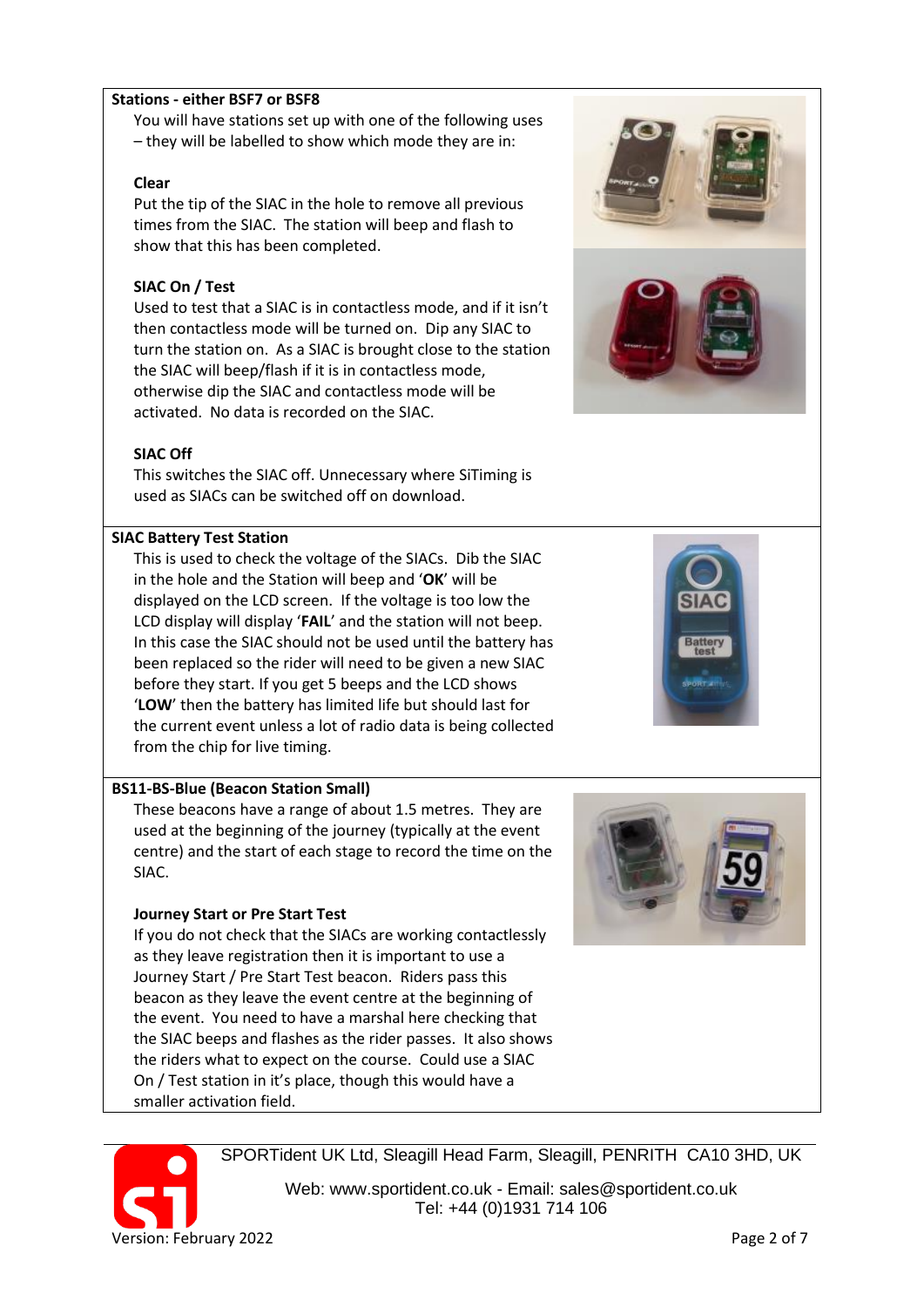### **Stage Start**

One for the start of each stage in the event.

### **Switching a small beacon on**

Place the magnet (on the lanyard) on the left-hand side of the display where it says ' $1/0'$ . The display will activate and the beacon will beep and flash. The beacon will switch off after a pre-set amount of time (usually 12 hours), so do this on the morning of the event rather than the night before.

### **Switching a small beacon off**

Hold the magnet in the same position as for switching the beacon on, but leave it there for longer (it will double-flash several times) until the display goes off.

#### **BS11-BL (Beacon Station Large)**

These beacons have a range of around 3 metres and record a riders SIAC travelling at up to 40km per hour. They are used for the finish of each stage.

### **Stage Finish**

One for the end of each stage.

#### **Switching a large beacon on**

Either press the red button on the reverse of the beacon, or place a magnet on the symbol to the left of the LCD display, depending on the type of Beacon. The LCD display will scroll through a number of screens.

#### **Switching a large beacon off**

Depending on the type of Beacon, either press and hold the red button or place a magnet on the symbol to the left of the LCD display. Hold for a few seconds while the display counts down and scrolls through a number of screens. Release the red button/remove the magnet when the LCD display goes off.

# **Lanyard with a magnet**

To switch the Beacon stations on or off.

### **Epsom Splits Printer**

Prints out a 'receipt' showing the riders time and current position. It should be noted that the position on the bottom of the print out is only of those who have already downloaded so could well change as others download.

SPORTident UK Ltd, Sleagill Head Farm, Sleagill, PENRITH CA10 3HD, UK







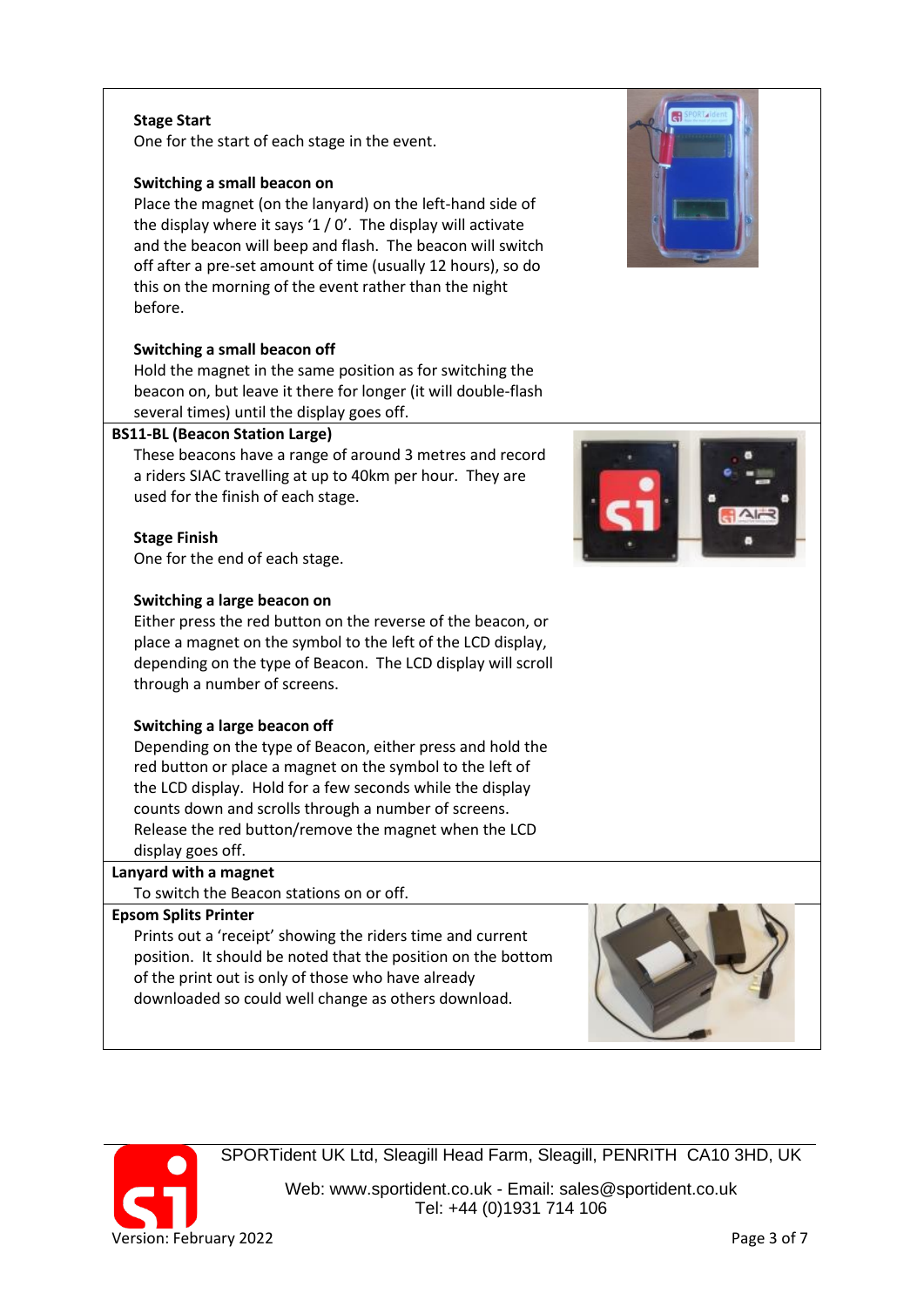# **Prior to the event**

1. If you have not used SiTiming on your computer(s) before, make sure you install the software a week or so before the event to give yourself plenty of time to explore it's functionality. From the SPORTident downloads page

[\(https://www.sportident.co.uk/support/downloads.php\)](https://www.sportident.co.uk/support/downloads.php) also install:

- a. **SPORTident Config+**, making sure you tick to install the **SPORTident USB-Driver** when asked
- b. **Epson Driver for the TM series**, include the drivers for TM-88IV, TM-88V and TM-T90.
- 2. If you are going to connect two laptops together, for instance to connect a screen to one to display results, you need to make sure that they work together with SiTiming before the event. If networking, you will need to edit your firewall settings to allow port 1433 to accept incoming traffic.
- 3. Perform a tabletop run through of the event with the kit, computers and software to ensure that you understand how everything works to ensure race day runs smoothly.

# **At the event**

Depending on whether you want the SIAC to be turned on when you hand it out at registration or not, there are two different processes to follow:

|                             | SIAC is active when you hand it to<br>rider                                                                                                                                      | SIAC is inactive when you hand it to<br>rider                                                                                                                                                                                                                                                                     |
|-----------------------------|----------------------------------------------------------------------------------------------------------------------------------------------------------------------------------|-------------------------------------------------------------------------------------------------------------------------------------------------------------------------------------------------------------------------------------------------------------------------------------------------------------------|
| Used when                   | Rider will be starting their<br>competition run within the next few<br>hours.<br>E.g. stages are run blind.                                                                      | After the rider has been given SIAC<br>they may be doing practice runs<br>while the beacons have been<br>deployed, or SIAC is handed out a<br>long time in advance (such as<br>evening before).<br>E.g. if the stages are open for<br>practice in the morning during which<br>time riders can collect their SIAC. |
| <b>Registration process</b> | Dib SIAC in Clear station<br>1 <sub>1</sub><br>Punch Registration with mode =<br>2.<br><b>Read SI-Cards. Tick Check SI-</b><br>Cards Clear and Tick to Switch on<br><b>SIACs</b> | Dib SIAC in Clear station<br>$\mathbf{1}$ .<br>Punch Registration with mode =<br>2.<br><b>Read SI-Cards. Tick Check SI-</b><br>Cards Clear and Do Not Tick to<br>Switch on SIACs                                                                                                                                  |
| As riders start             | SIAC is already on                                                                                                                                                               | Dib SIAC in SIAC On / Test station<br>If riders do not do this no times will<br>be recorded!                                                                                                                                                                                                                      |



SPORTident UK Ltd, Sleagill Head Farm, Sleagill, PENRITH CA10 3HD, UK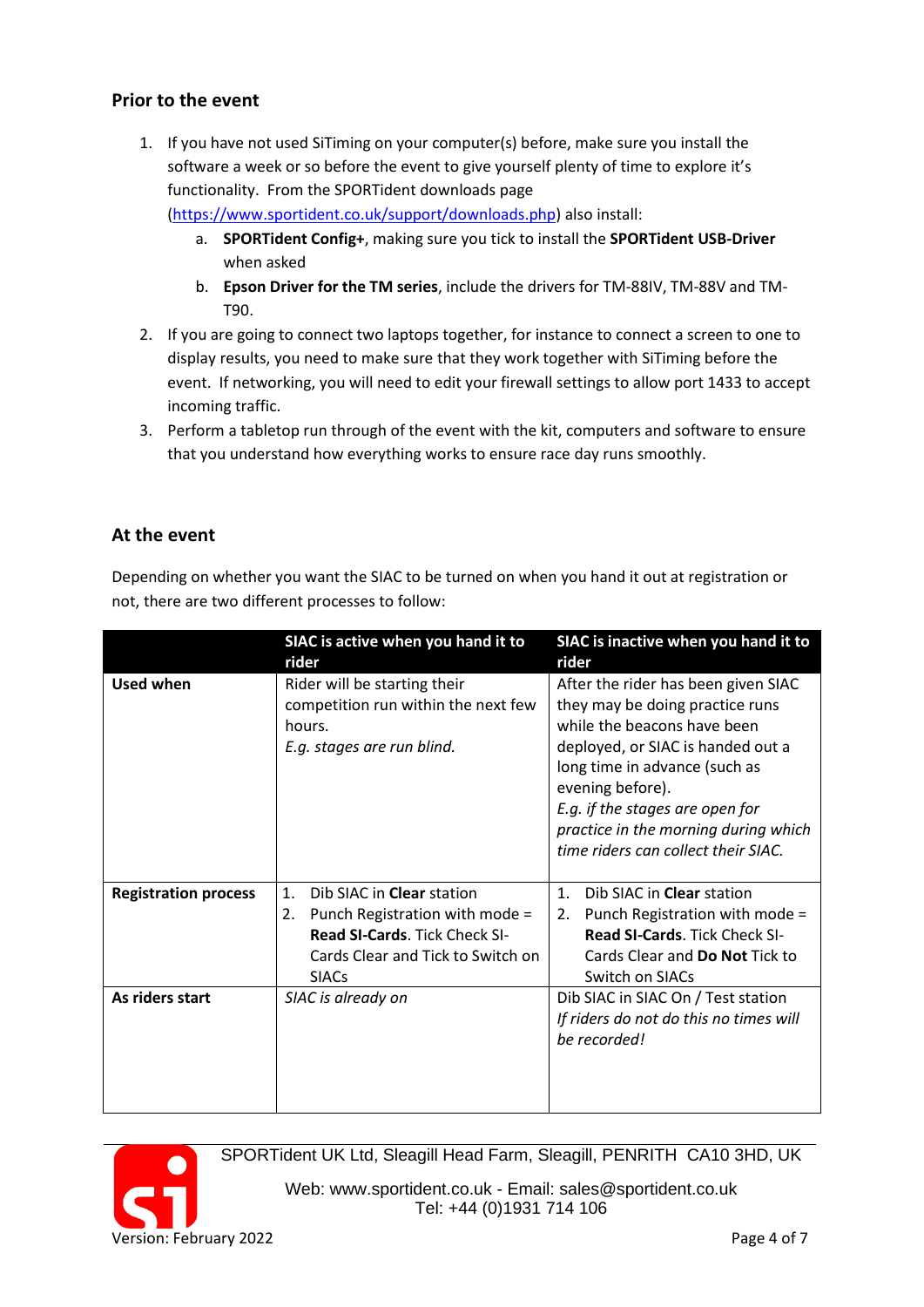| <b>Testing SIAC is</b><br>working contactlessly<br>(must have marshal<br>watching) | Either:<br>Wave SIAC over a SIAC On / Test<br>station after registration<br>process, or<br>Competitors ride passed a 'Pre | Competitors ride passed a 'Pre Start<br>Test' beacon as they leave the<br>arena, after the SIAC has been<br>activated |
|------------------------------------------------------------------------------------|---------------------------------------------------------------------------------------------------------------------------|-----------------------------------------------------------------------------------------------------------------------|
|                                                                                    | Start Test' beacon as they leave<br>the arena                                                                             |                                                                                                                       |

# **At registration**

You will be doing 'Punch Registration' which means that the SIAC (timing chip) is allocated to the rider when they come to register on the morning of the event. At a typical event the rider would arrive at registration to see a number of desks with a range of surnames. They would go to the desk for their surname and be given their race number and any other goodies. If you need the rider to physically sign anything then this is where it would be done. The rider would then be directed to the computer desk where they will receive their SIAC.

# **Any riders who own their own SIAC must bring it to registration so that it can be Cleared and Checked in the same way that hire cards are, otherwise the SIAC will not be turned on and will not record stage times.**

- 1. Before registration begins, set up your computer and connect the Master Station / Mini-Reader. You can run registration on two or more laptops networked together, in which case they all need to be running off the same database on one of the laptops.
- 2. In SiTiming open your event and go to Entries >> Registration >> Punch Registration. Select the COM Port. Station Mode = Read SI-Cards. Tick to Check that the SIAC is Clear. Tick to Switch the SIAC on if appropriate (see table above).
- 3. When a rider comes along, take a SIAC from the box and **Clear the SIAC**.
- 4. Enter the rider's race number and Click 'Search' (or press Enter) and details of the rider will come up on screen. Click 'Select' (or press Enter). If the rider's details are wrong then check that the rider has been given the correct race number.
- 5. Dib the SIAC into the Master Station to allocate the SIAC to the participant. The software will check that the SIAC has been cleared and also that the battery is OK, you will get error messages if this is not the case.
- 6. If SIACs are being switched on the SIAC should then be waved over a **SIAC On / Test** station (not dipped) to check it has been turned on.
- 7. The rider should be told which wrist to attach the SIAC to. This will be the side on which the stage Start and Finish beacons will be located. **It is recommended that a GPS watch is not worn of the same wrist as the SIAC.**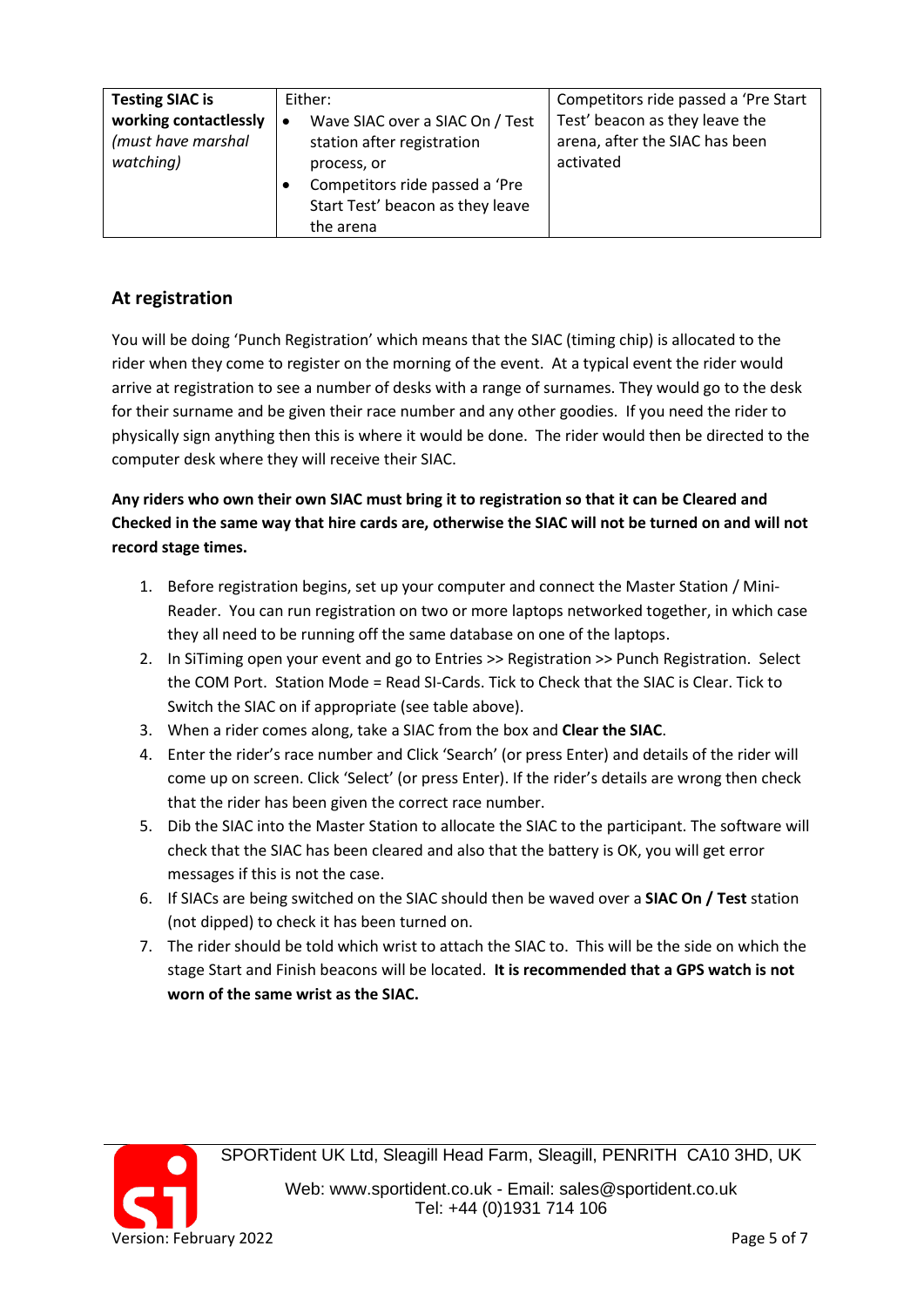# **As the rider starts the course**

If the SIACs were not switched on at registration riders can ride the stages as much as they like but no times will be recorded. This is great if riders are allowed to practice the stages while the Beacons are deployed, but you need to switch the SIACs on before they go out on their timed run by dibbing into a SIAC On / Test station.

At some point between the SIAC being activated and the rider starting their race you need to confirm that it is working contactlessly. This can be done one of two ways:

- 1. Wave (not dipped) the SIAC over a SIAC On / Test station, either after the punch registration process if you used that to activate the card or as they start. The SAIC will beep/flash as it gets to within 30cm of the station – if it doesn't, dib the SIAC in the station, move it away until it stops beeping/flashing and then try again.
- 2. Get riders to cycle slowly past a Journey Start beacon or Pre Start Test beacon (depending on which you're using). You will have a marshal there watching as each rider passes to make sure their SIAC beeps and flashes. If the SIAC only flashes, that is fine and the SIAC can still be used, but if it doesn't beep or flash ask the rider to go back to registration to be given another SIAC. If the marshal misses the beep / flash there is no harm in getting the rider to go past the beacon again.

### **Out on the course**

### **Always remember – Roll through the start, fly through the finish!**

At the top of each stage you have a 'Stage Start' Beacon (BS11-BS-Blue). At most events this will be attached to an electric fencing post at about handle-bar height part way along a 1.5 metre wide channel (SPORTident can provide suitable stakes or holders). Before the first rider comes through the channel, the beacon needs to be switched on. This must be done on the morning of the event as it will switch off automatically after a pre-set amount of time (usually 12 hours).

At the bottom of each stage you have a 'Stage Finish' Beacon (BS11-BL), which again should be about handle-bar height at the edge of the trail and needs to be switched on that morning. The finish channel must be less than 3 metres wide.

# **The starts and finishes must be set up to ensure that no rider can get within 2 metres of a Start beacon or 4 metres of a Finish beacon until they pass through the start or finish channel.**

As a rider rolls past the Stage Start beacon the time is recorded on the SIAC attached to their wrist and the rider will see their SIAC flash. At the bottom of the stage, the stage finish time is recorded when they fly by finish beacon.



SPORTident UK Ltd, Sleagill Head Farm, Sleagill, PENRITH CA10 3HD, UK